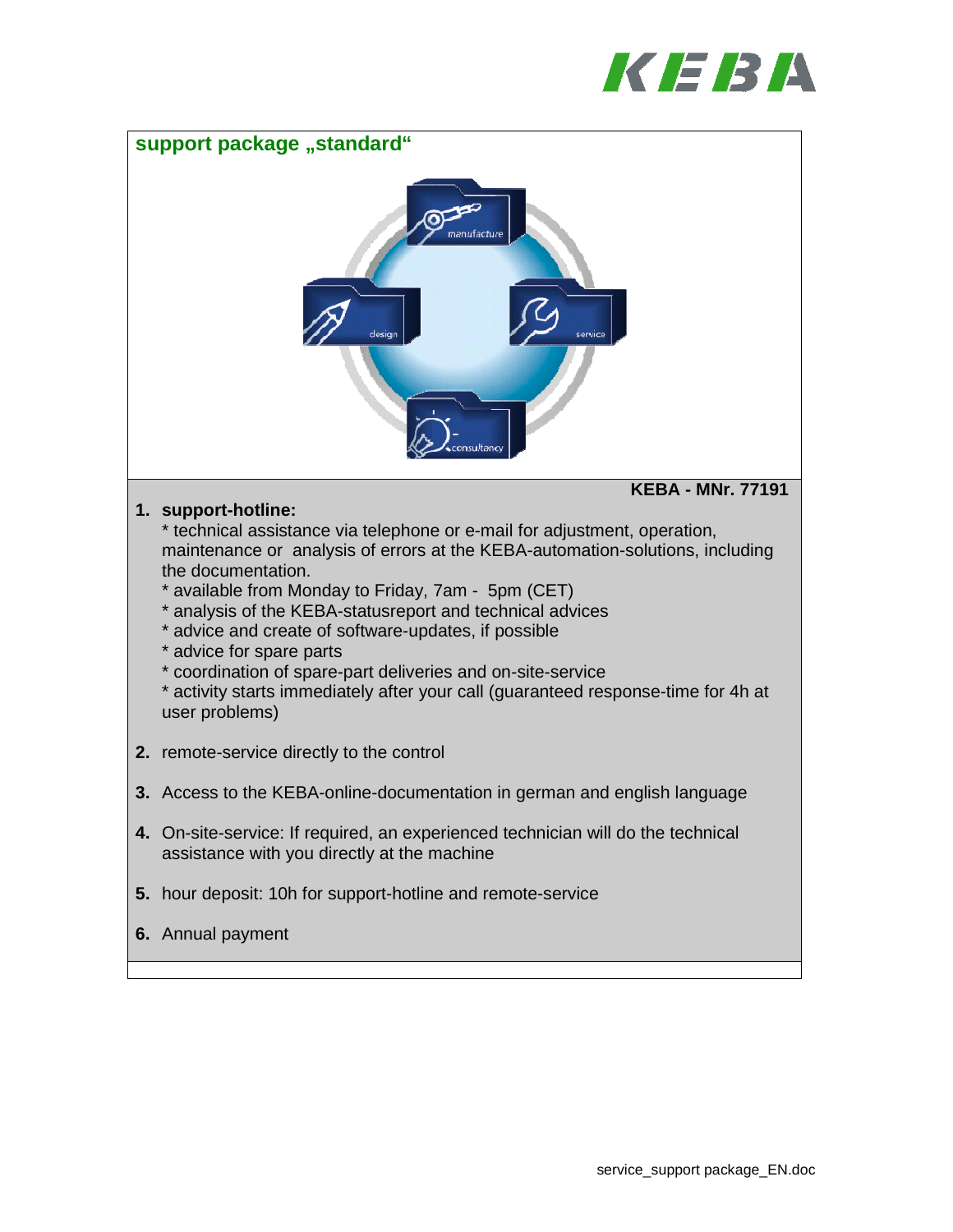

## support package "professional" **KEBA - MNr. 77192 1. support-hotline:** \* technical assistance via telephone or e-mail for adjustment, operation, maintenance or analysis of errors at the KEBA-automation-solutions, including the documentation. \* available from Monday to Friday, 7am - 5pm (CET) \* analysis of the KEBA-statusreport and technical advices \* advice and create of software-updates, if possible \* advice for spare parts \* coordination of spare-part deliveries and on-site-service \* activity starts immediately after your call (guaranteed response-time for 4h at user problems) **2.** remote-service directly to the control **3.** Access to the KEBA-online-documentation in german and english language **4.** On-site-service: If required, an experienced technician will do the technical assistance with you directly at the machine **5.** Spare part- and repair-handling directly with the manufacturer of the control **6.** hour deposit: 30h for support-hotline and remote-service per moth **7.** Annual payment